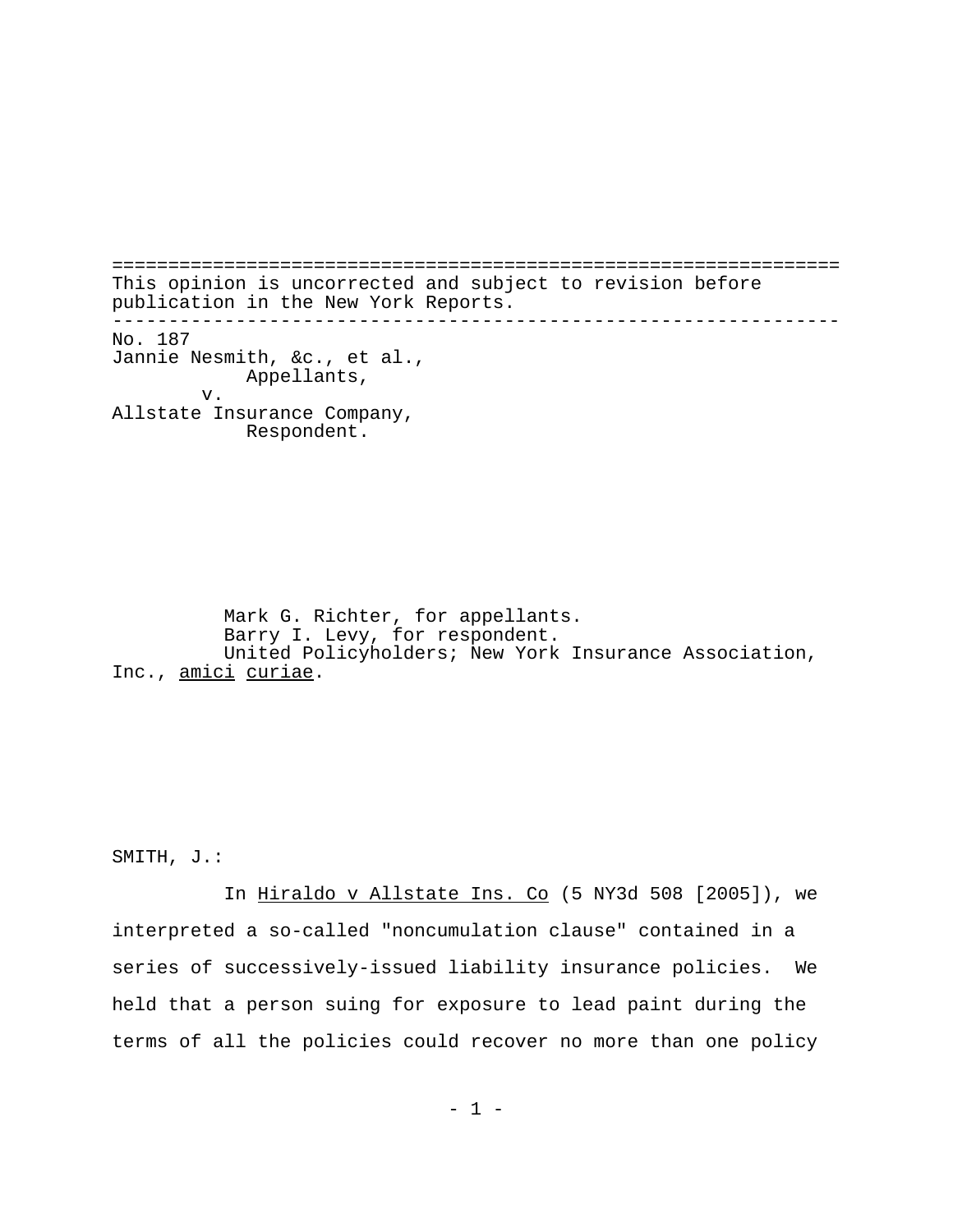limit.

Here we interpret a nearly identical clause in a case where members of different families were successively exposed to lead paint in the same apartment. We hold that, here as in Hiraldo, the insurer's maximum total liability is only one policy limit.

**I**

In September 1991, Allstate Insurance Company issued a policy of liability insurance to the landlord of a two-family house in Rochester. The policy was renewed annually for the years beginning September 1992 and September 1993. It stated on the declarations page a \$500,000 limit for "each occurrence," and contained the following noncumulation clause:

> "Regardless of the number of insured persons, injured persons, claims, claimants or policies involved, our total liability under the Family Liability Protection coverage for damages resulting from one accidental loss will not exceed the limit shown on the declarations page. All bodily injury and property damage resulting from one accidental loss or from continuous or repeated exposure to the same general conditions is considered the result of one accidental loss."

 Felicia Young and her children lived in one of the two apartments in the house from November 1992 until September 1993. In July 1993, the Department of Health notified the landlord that one of the children had been found to have an elevated blood lead level and that several areas in the apartment were in violation of State regulations governing lead paint. The Department listed

 $- 2 -$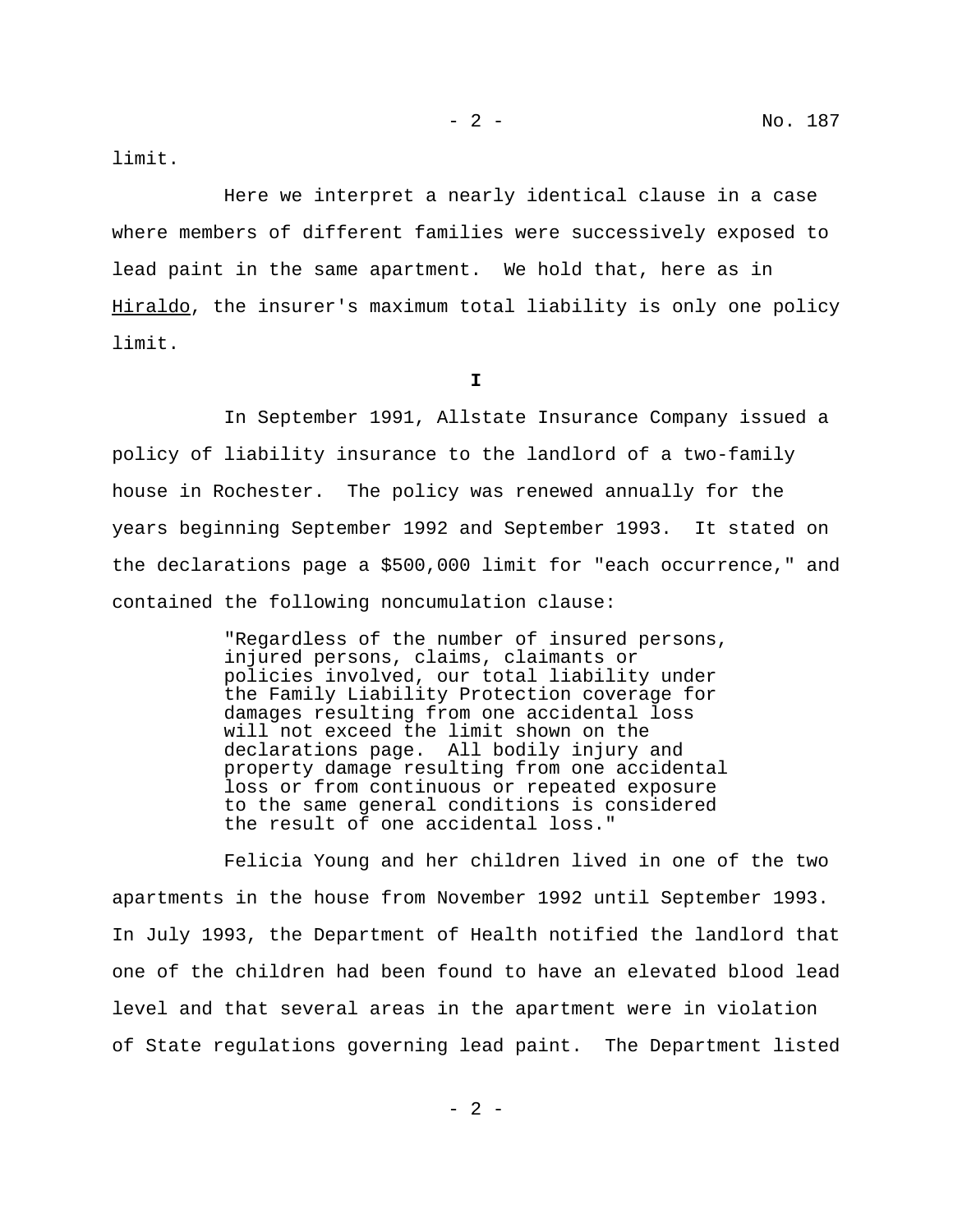the violations and directed the landlord to correct them. The landlord made some repairs, and the Department advised him in August 1993 that the violations "have been corrected."

- 3 - No. 187

After the Young family moved out of the apartment in September 1993, Lorenzo Patterson, Sr. and Qyashitee Davis moved in with their two children. Again a child was found to have an elevated blood lead level, and the Department of Health sent another letter saying that violations had been found and instructing the landlord to correct them. (This letter was sent in December 1994, but the parties seem to assume that the elevated readings resulted at least in part from events on or before September 29, 1994, the last day of Allstate's coverage.)

In 2004, Young, on behalf of her children, and Jannie Nesmith, on behalf of the Patterson children (her grandchildren), brought two separate actions against the landlord for personal injuries allegedly caused by lead paint exposure. Young's action was settled in 2006 for \$350,000, which Allstate paid. In 2008, Nesmith settled her claim pursuant to a stipulation that reserved the issue of the applicable policy limit for future litigation. Allstate paid the \$150,000 that it claimed was the remaining coverage. Nesmith then brought the present action against Allstate for a declaratory judgment, asserting that a separate \$500,000 limit applied to each family's claim, and that her grandchildren could therefore recover an additional \$350,000.

Supreme Court granted Nesmith the declaration she

- 3 -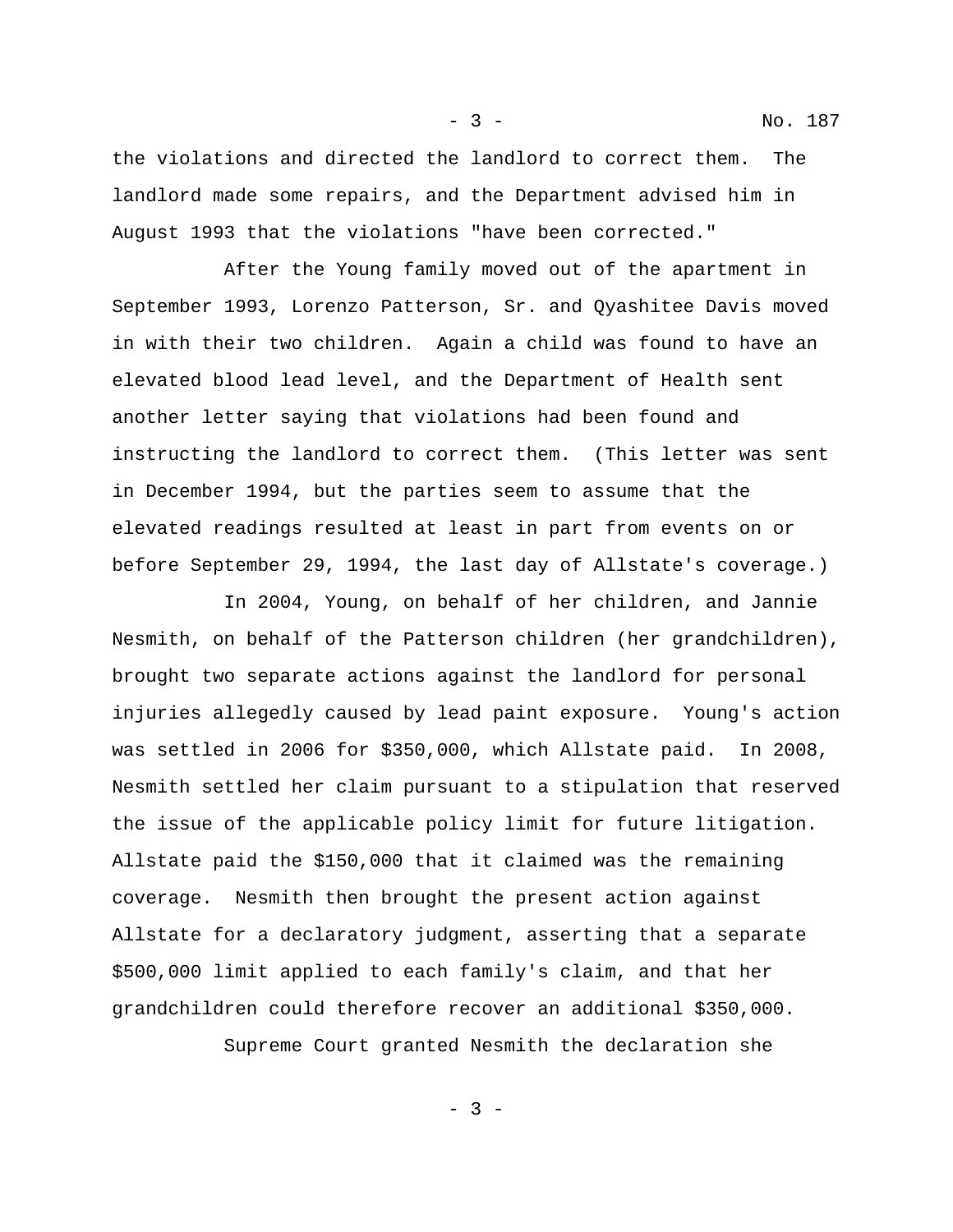sought, saying it could not conclude that the children in the two cases were injured by exposure "to the same conditions." The Appellate Division reversed (Nesmith v Allstate Ins. Co., 103 AD3d 190 [2013]). The Appellate Division held that, under Hiraldo, the renewal of the policy could not make an additional limit available; that, under the plain terms of the noncumulation clause, the number of claims and claimants could not do so either; and that the injury to Young's children and Nesmith's grandchildren resulted "from continuous or repeated exposure to the same general conditions," so that the injuries were only one "accidental loss" within the meaning of the policy (id. at 193- 194). We granted leave to appeal (21 NY3d 866 [2013]) and now affirm.

## **II**

Hiraldo involved a single child, who had lived in the building in question for three years while three successive Allstate policies, each with a limit of \$300,000, were in force. The plaintiffs claimed that the child had been exposed to lead paint continuously during the terms of all three policies, and that therefore \$900,000 in coverage was available to him. We rejected the argument, relying on a noncumulation clause not significantly different from the one involved in this case (see 5 NY3d at 512). (The policy in Hiraldo referred simply to "loss" rather than "accidental loss," but no one suggests that that difference is relevant here.) We found the argument of the

- 4 - No. 187

 $-4 -$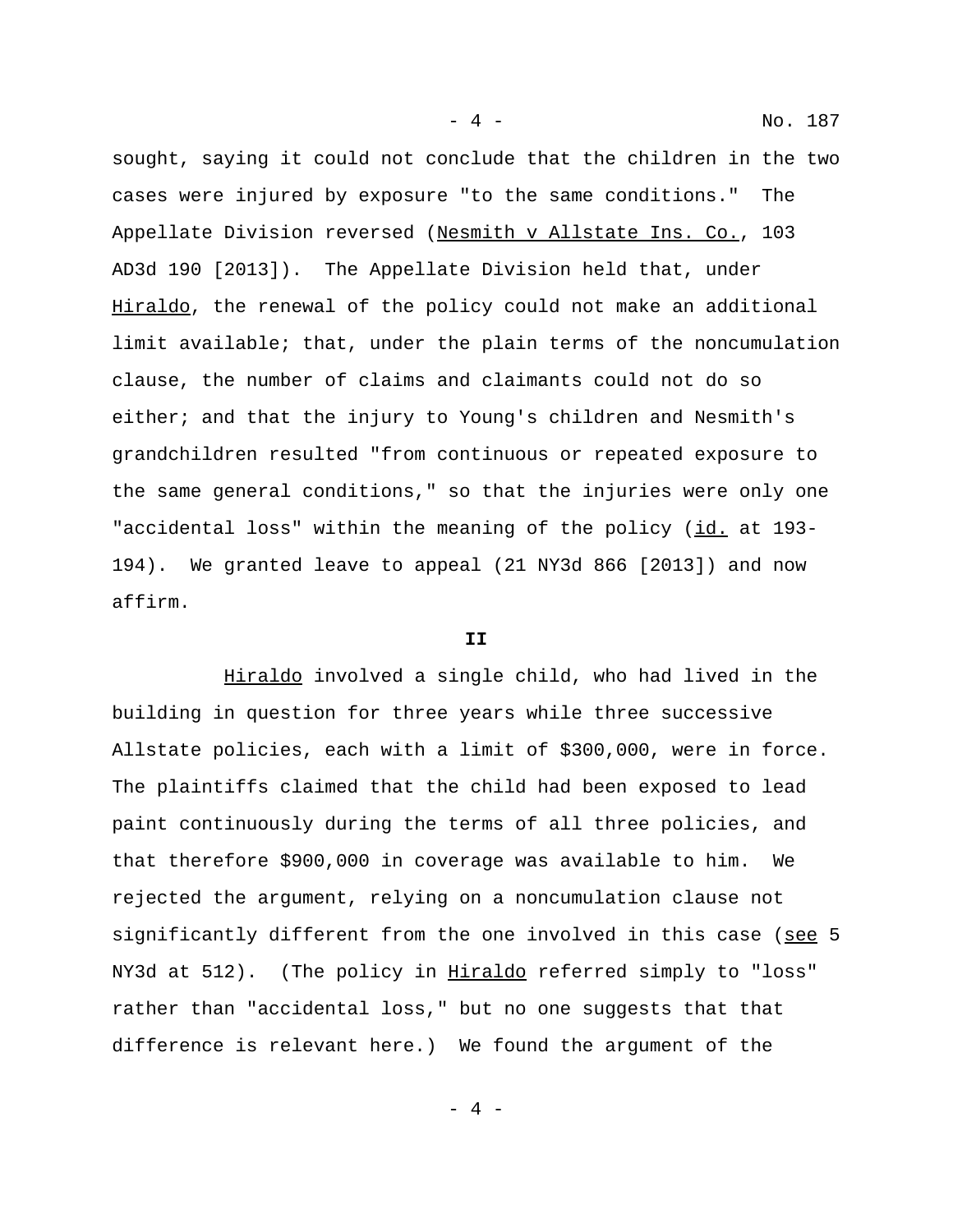- 5 - No. 187

Hiraldo plaintiffs to be inconsistent with the policy's plain statement that Allstate's liability was limited to the amount shown on the declaration page, \$500,000, "[r]egardless of the number of . . . policies involved."

Here, Nesmith does not, and could not under Hiraldo, argue that the annual renewals of the landlord's policy increased the limits of the available coverage. And the noncumulation clause is equally clear in saying that the number of "injured persons", "claims" and "claimants" makes no difference. Nesmith's only argument is that the alleged injuries to Young's children and Nesmith's grandchildren were separate losses because they did not result "from continuous or repeated exposure to the same general conditions."

We reject this argument. Young's children and Nesmith's grandchildren were exposed to the same hazard, lead paint, in the same apartment. Perhaps they were not exposed to exactly the same conditions; but to say that the "general conditions" were not the same would deprive the word "general" of all meaning. Nesmith argues that, because the landlord made an effort to correct the problem after Young's children were exposed and before Nesmith's grandchildren moved in, the "conditions" that injured her grandchildren must have been new ones. But she makes no claim, and the record provides no basis for inferring, that a new lead paint hazard had been introduced into the apartment. The only possible conclusion from this record is that

- 5 -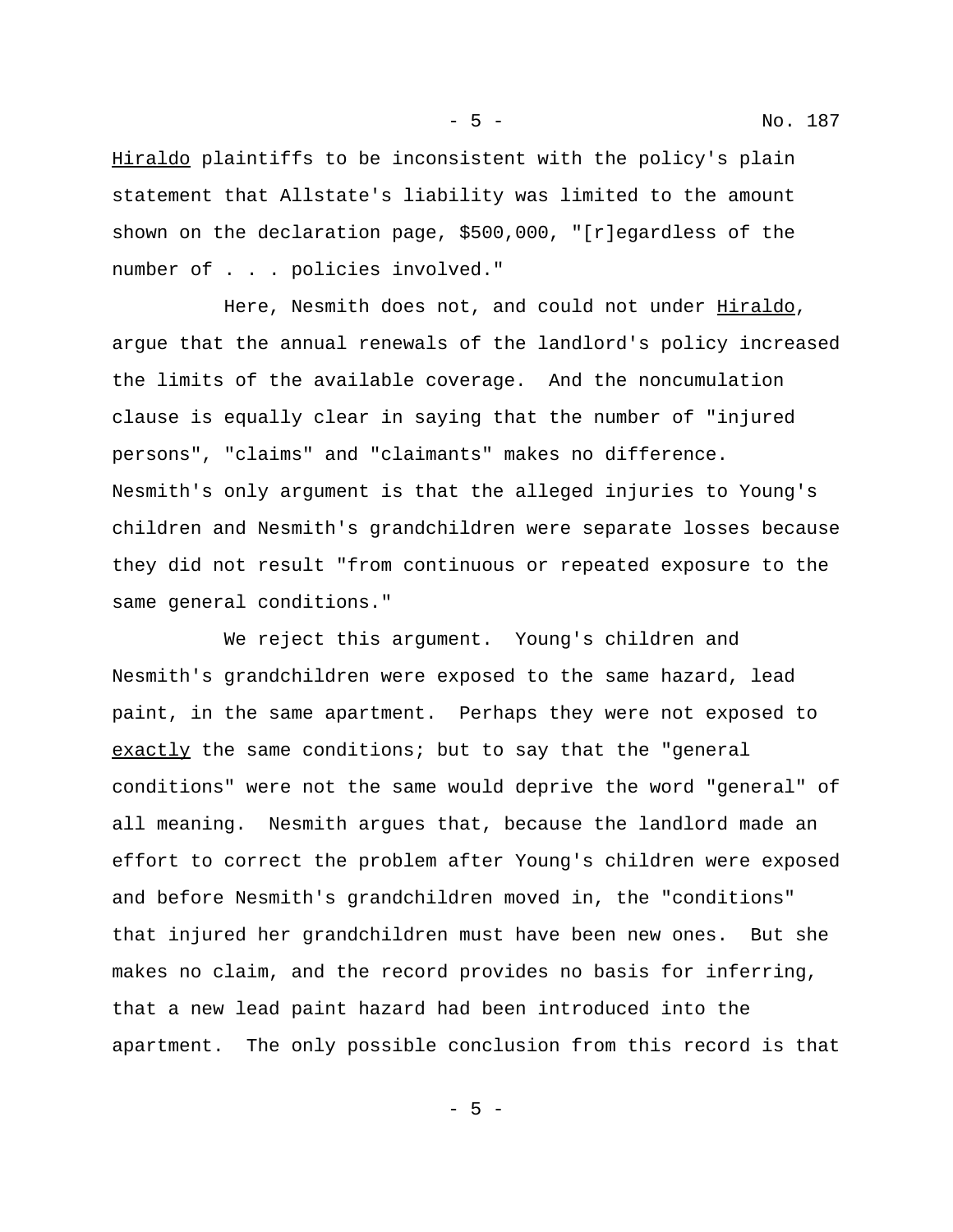the landlord's remedial efforts were not wholly successful, and that the same general conditions -- the presence of lead paint that endangered children's health -- continued to exist. Because Young's children and Nesmith's grandchildren were injured by exposure to the same general conditions their injuries were part of a single "accidental loss," and only one policy limit is available to the two families.

Accordingly, the order of the Appellate Division should be affirmed with costs.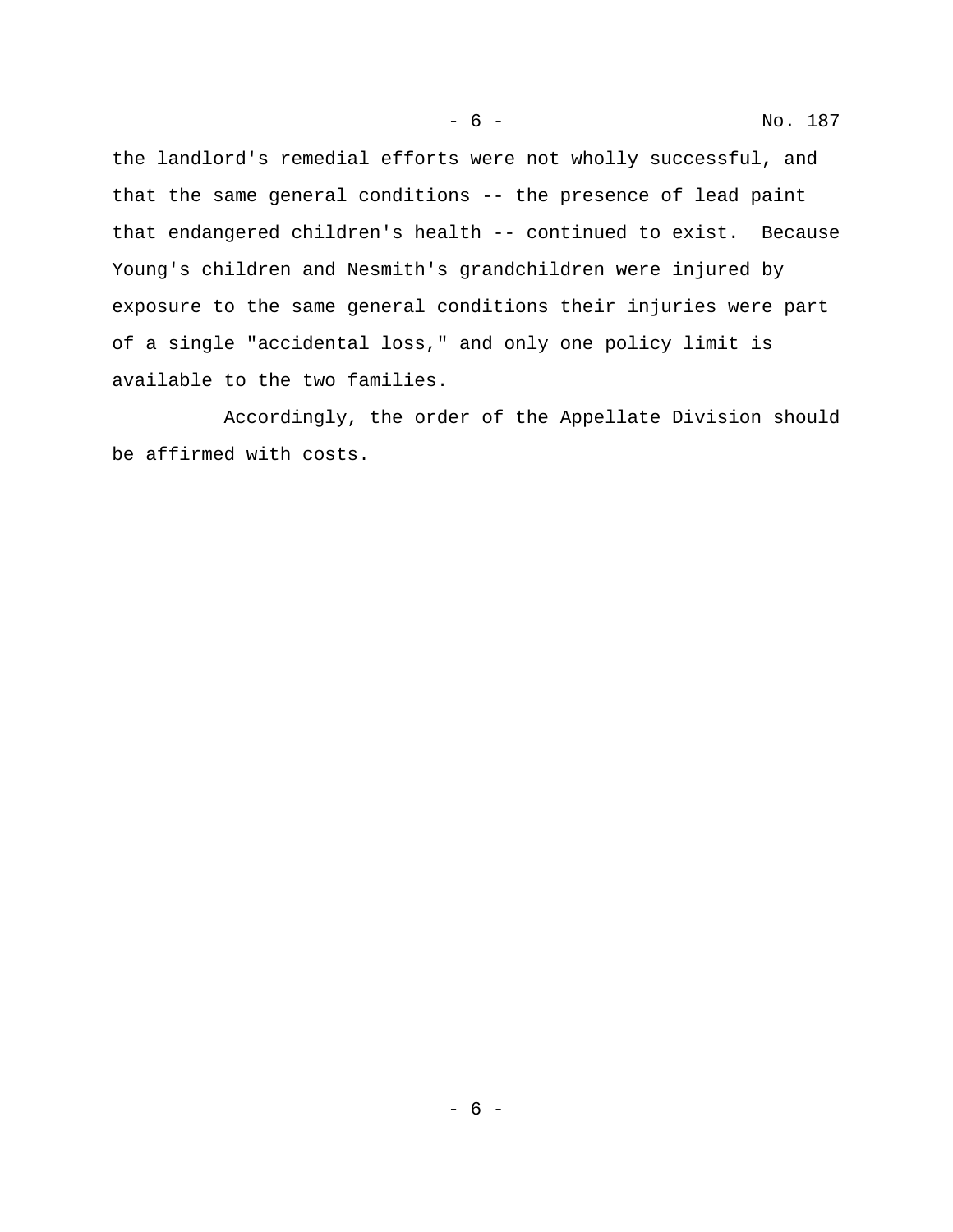Jannie Nesmith v Allstate Insurance Company No. 187

## PIGOTT, J.(dissenting):

The majority recognizes that this appeal presents a different set of circumstances than those in Hiraldo v Allstate Ins. Co (5 NY3d 508 [2005]), yet it reaches the same conclusion. Because I cannot agree with the majority's theory that the "noncumulation clause" limits the insurer's maximum total liability to only one policy limit under the circumstances presented here, I dissent.

The "noncumulation clause" at issue in this case provides:

> 4. **Our Limits of Liability** Regardless of the number of **insured persons**, injured persons, claims, claimants or policies involved, our total liability under the **Family Liability Protection** coverage for damages resulting from one accidental loss will not exceed the limit shown on the declarations page. All **bodily injury** and **property damage** resulting from one accidental loss or from continuous or repeated exposure to the same general conditions is considered the result of one accidental loss."

Fairly read, this provision provides that the policy limit - \$500,000 limit for "each occurrence" - applies to limit the liability for lead exposure of children in one family during the course of that family's tenancy. Indeed, this is what we

 $-1 -$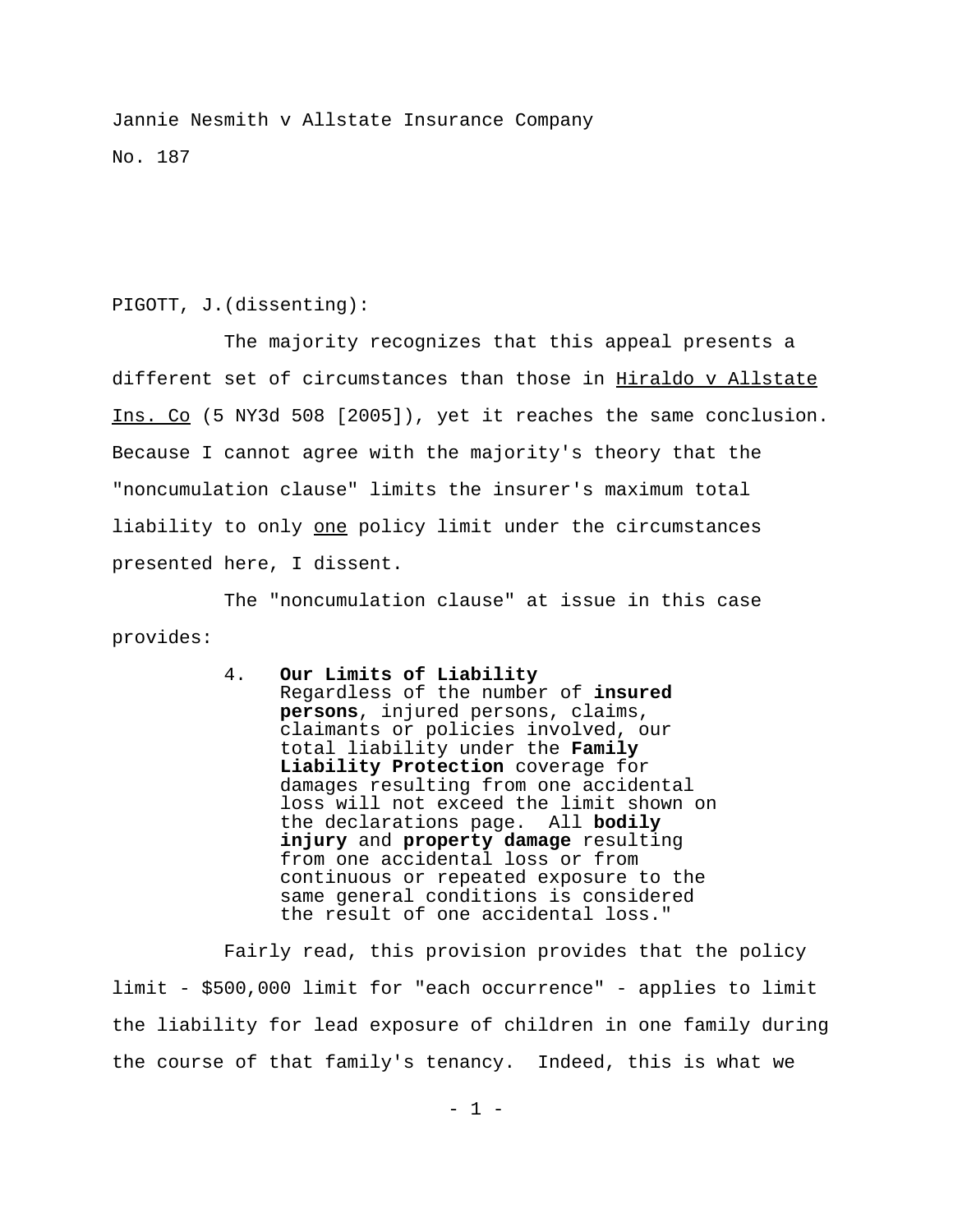- 2 - No. 187

held in Hiraldo. However, the insurer seeks to expand that reasoning to a situation that was clearly unknown to the insured at the time he procured the additional insurance: that coverage for liability of any kind had diminished considerably.

For purposes of this litigation, it is undisputed that the Nesmith children moved into the apartment during the second renewal period and lived in the apartment from September 1993 to September 1994. They, like the Young children, were injured as a result of lead paint hazards. According to the majority, because \$350,000 was paid to the Young children, who were injured during the policy period from 1992 to 1993, the insured had only \$150,000 coverage for the claim made by the Nesmith children.

The majority finds that this case turns on the interpretation of the "same general conditions" language of the "Limits on Liability" clause and reasons that because the Young children and Nesmith children were exposed to the same hazard, lead paint, in the apartment only one policy limit is triggered (see majority op, at 5). However, this interpretation is inconsistent with the reasonable expectations of the insured (see generally Ace Wire & Cable Co., Inc. v Aetna Cas. & Sur. Co., 60 NY2d 390, 398 [1983] [insurance contracts must be interpreted according to "the reasonable expectation and purpose of the ordinary businessman"]).

To accept that position would mean that, for purposes of insurance coverage, the insured's alleged failure to remove

- 2 -